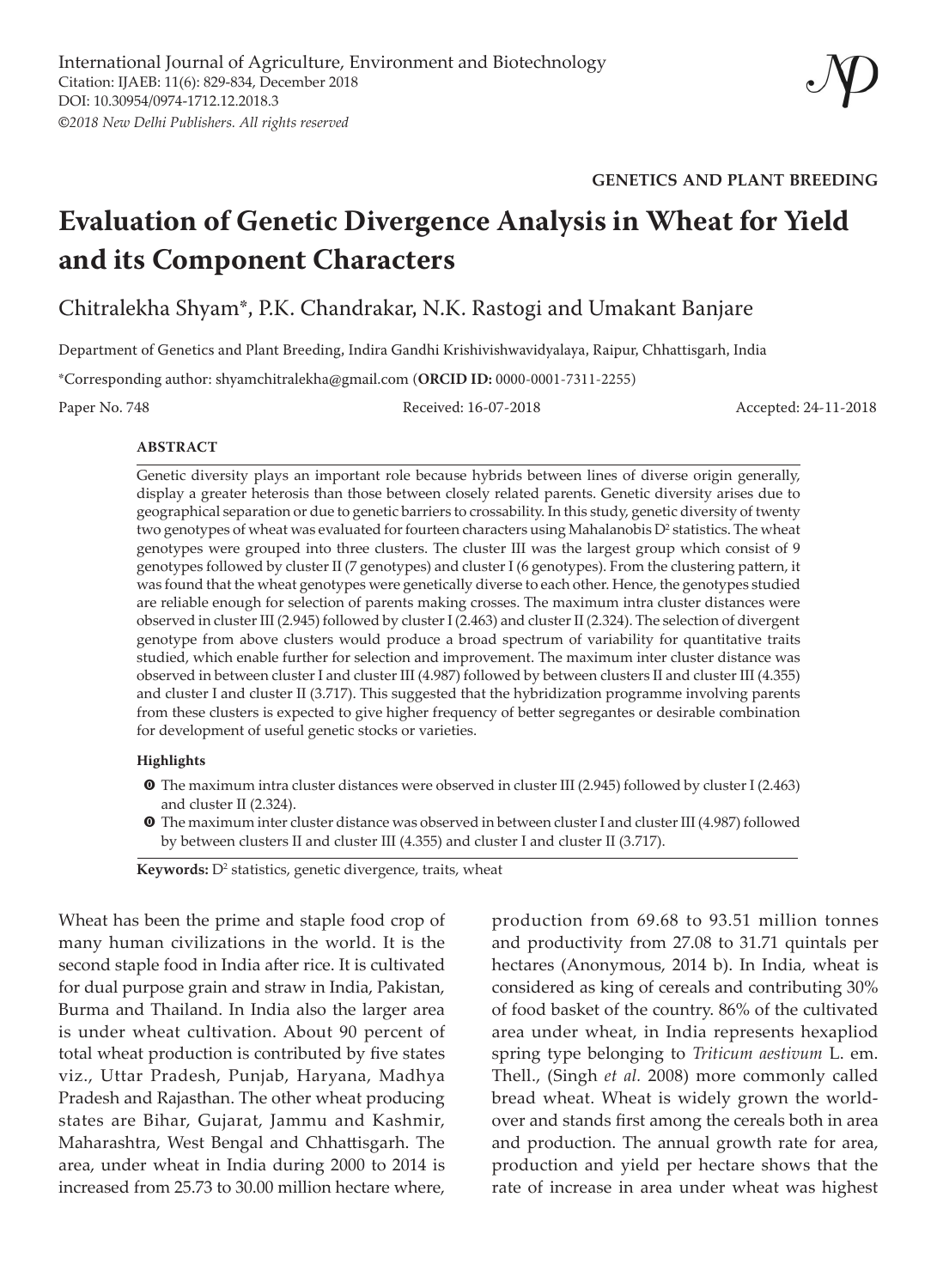

during 2011-12 that is 1.31 percent and least during 2002-03 that is 1.30 percent. The average increase in the growth rate of area under wheat during 2000 to 2014 is 1.30 percent in India (Anonymous 2014 a). The average growth rate in the production and yield per hectare during 2000-2014 is 3.7 and 3.9 percent respectively. Uttar Pradesh ranks first in production of wheat with record of 30.30 metric tonnes among the wheat growing states of the country followed by Punjab (16.11) and Madhya Pradesh (13.13) metric tonnes (Anonymous, 2013). Botanically, wheat is a diverse family of related species. Over two dozen individual species have been characterized as members of the genus *Triticum.* Of these, only four (*Triticum monococcum* L*., Triticum turgidum*  L., *Triticum timopheevii* Zhuk. and L. em thell.) are widely cultivated. Globally *Triticum aestivum* wheat is most important species which covers 90 percent of the area under cultivation. Total number of species in wheat is 16, out of which 4 species viz., *Triticum aestivum* L., *T. durum* L., *T. dicocum* L., and *T. sphaerococcum* L. are under cultivation. In India *T. sphaerococcum* L., has now practically gone out of cultivation because of its low productivity and high susceptibility to disease rust. The common bread wheat (*T. aestivum* L.) is the most important species,occupying more than 90 percent of the total wheat area in the country. The macaroni wheat (*Triticum durum* L.) is the second most important species, occupy nearly 10 percent of the total wheat area in India. Earlier, its cultivation was primarily confined to the central and southern India, with very small area in Punjab and West Bengal. It is used in the form of chapatti, bread, naan, tandoori, rumali, roti, puri, pudding, bhatore, bran and fodder etc. (Singh *et al.* 2013). Most of the agronomic characters in crop plants are quantitative in nature. Yield is one such character that results due to the actions and interactions of various component characters (Graficus 1960). In this study, genetic divergence analysis of twenty two genotypes of wheat was evaluated for fourteen characters using Mahalanobis  $D^2$  statistics.

# **MATERIALS AND METHODS**

Twenty two wheat genotypes including seven check varieties were used in this study. All the twenty two genotypes were grown in Randomized Block Design with three replications during *Rabi* 201314 at the Instructional cum Research Farm, Indira Gandhi Krishi Vishwavidyalaya, Raipur. In each replication twenty two genotypes were grown in 10 rows, 5 m long and 20 cm apart. Chhattisgarh is located in the east - central part of the country between 17°14'N and 24°45' N latitudes and 73°30' E and 84°15' E longitudes. The crop was provided with protective irrigations and recommended doses of fertilizers. Five randomly selected plants from each treatment were chosen for recording the observations on quantitative characters, viz., Days to 50% flowering, Days to maturity, Plant height, Number of tillers per plant, Spike length, Number of spikelets per spike, Number of seeds per spikelet, Number of seeds per spike, Number of seeds per plant, 1000-seed weight, Seed yield per plant, Biological yield per plot, Seed yield per plot and Harvest Index. Genetic divergence analysis measures by two method as metroglyph and D2 statistics method.  $D^2$  statistics was developed by P.C. Mahalanobis in 1928. This is one of the potential techniques of measuring genetic divergence. Rao, (1952) suggested the application of this technique for the assessment of genetic divergence in plant breeding. Thus, genetic divergence was computed by D2 statistics and varieties were grouped into a number of clusters. The varieties were grouped into a number of clusters as per the standard procedure described by Spark (1973).

# **RESULTS AND DISCUSSION**

In plant breeding, genetic diversity plays an important role because hybrids belonging to genetically diverse parents generally, display a greater heterosis than those between closely related parents. Genetic diversity may arise due to geographical separation or due to different genetic constitution of accessions. The choice of genetically diverse parents for hybridization is an important feature of any crop improvement programme for getting desirable segregants. The multivariate analysis based on Mahalanobis  $D^2$  or non-hierarchical Euclidean cluster analysis is used for divergence analysis. Multivariate analysis by means of Mahalanobis D<sup>2</sup> statistic is a powerful tool in quantifying the degree of divergence between biological populations at genotypic level to assess the relative contribution of different components to the total divergence. The  $D<sup>2</sup>$  analysis classifies the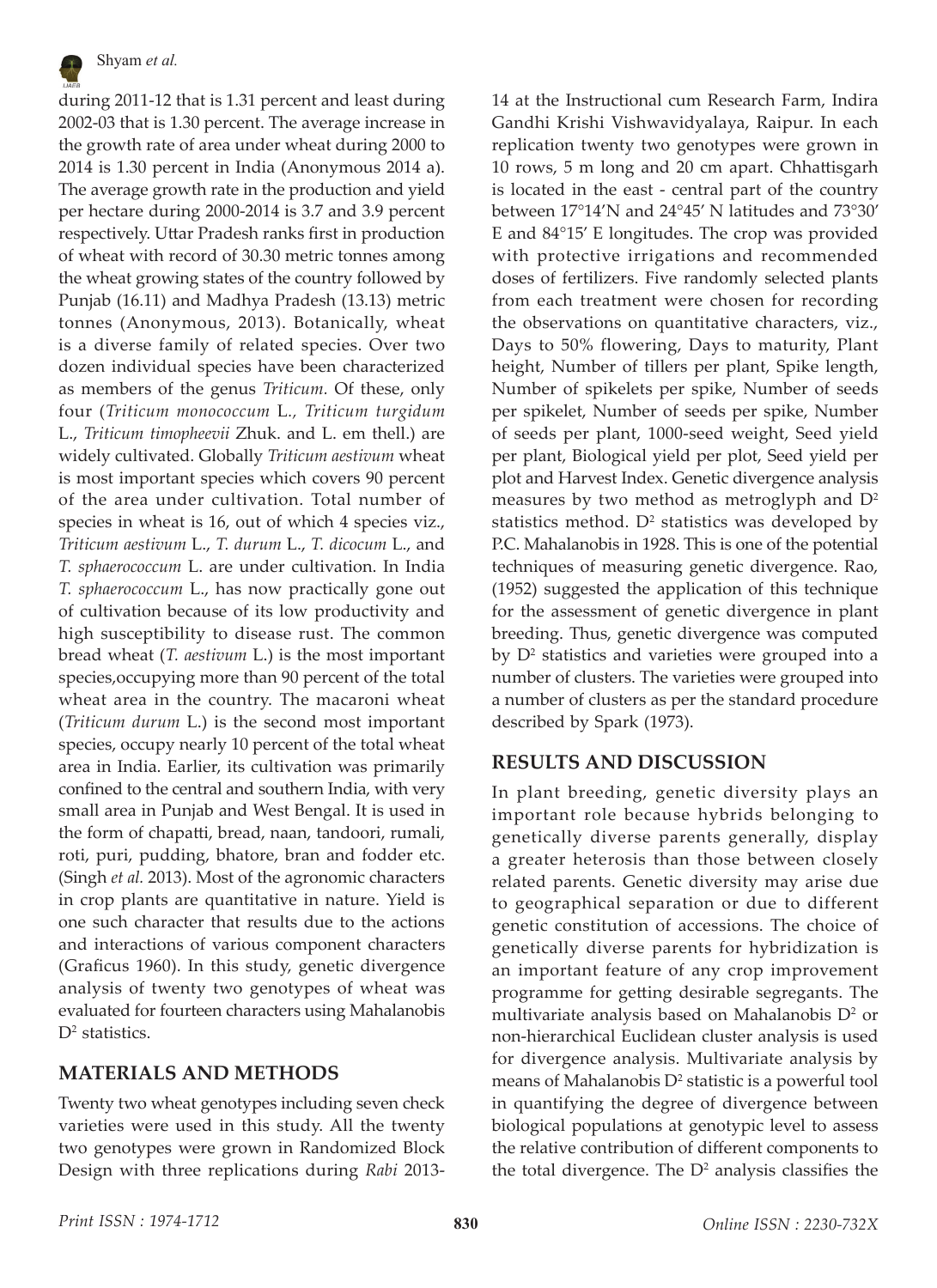| <b>Cluster</b> | No. of    | Name of genotypes                                                                                                                                                                                                                      |
|----------------|-----------|----------------------------------------------------------------------------------------------------------------------------------------------------------------------------------------------------------------------------------------|
|                | genotypes |                                                                                                                                                                                                                                        |
|                | 6         | HD2932 (IARI, New Delhi), HD4728 (IARI, New Delhi), MACS6604 (ARI, Pune, MH), MP3382<br>(JNKVV, Jabalpur, MP), HI8750 (IARI, Indore, MP), GW451 (Kusinagar, Gujrat)                                                                    |
| П              |           | HD4730 (IARI, New Delhi), HI8736 (IARI, Indore), MPO1215 (Powarkheda, MP), HI8498 (IARI,<br>Indore), HI8737 (IARI, Indore), CG1304 (Bilaspur, IGKV), GW322 (Kusinagar Gujarat)                                                         |
| Ш              | 9         | CG1013 (Bilaspur, IGKV), CG1014 (Bilaspur, IGKV), CG1012 (Bilaspur, IGKV), CG1301 (Bilaspur,<br>IGKV), CG1311 (Bilaspur, IGKV), CG1314 (Bilaspur, IGKV), CG1315 (Bilaspur, IGKV), CG273<br>(Kusinagar, Gujarat), HI1544 (IARI, Indore) |

**Table 1:** Grouping of twenty two wheat genotypes in different clusters

genotypes into relatively homogeneous groups in such a way that within cluster diversity is minimized and between clusters diversity is maximized. The respective genotypes from diverse clusters can be utilized in breeding programme depending upon the breeding objectives.

## **Clustering pattern in genotypes**

A set of 22 genotypes of wheat were subjected to  $D^2$  analysis for fourteen characters. Based on  $D^2$ values three clusters were formed (Table 1). This indicated that substantial diversity exists in the available genotypes of wheat. Results of cluster analysis revealed that the cluster III was the largest group consisting of 9 genotypes followed by cluster II (7 genotypes) and cluster I (6 genotypes). From the clustering pattern, it was found that the wheat genotypes were genetically diverse to each other. Hence, the genotypes studied are reliable enough for hybridization and selection. HD varieties are distributed over I and II clusters, HI varieties are distributed over I, II and III clusters, GW varieties are distributed over I and II clusters and CG varieties are also distributed over II and III clusters indicating there is little role of geographical origin in genetic diversity.

**Table 2:** Inter and Intra cluster distance of genotypes in wheat

| <b>Cluster</b> |       | Н     | ш     |
|----------------|-------|-------|-------|
|                | 2.463 |       |       |
| Н              | 3.717 | 2.324 |       |
| Ш              | 4.987 | 4.355 | 2.945 |

On the other hand, the MACS varieties, MP varieties and MPO varieties were grouped exclusively in Cluster I, I and II respectively, indicating some role of geographical origin in the composition of clusters. So, the role of geographical origin cannot be overruled as a whole in cluster composition. Present results confirms the finding of previous workers Kumar *et al*. (2009), Ferdous *et al.* (2011), Ajmal *et al.* (2013), Kumar *et al*. (2013), Verma *et al*. (2013), Verma *et al.* (2014) and Yadav *et al.* (2014).



**Fig. 1:** Digrammatic representation of different inter and intra cluster distance in wheat

## **Intra and inter cluster distance**

The maximum inter cluster distance was observed in between cluster I and cluster III (4.987) followed by between cluster II and cluster III (4.355) and cluster I and cluster II (3.717). This suggested that the hybridization programme involving parents from the diverse clusters is expected to produce better desirable segregants for development of useful genetic stocks or varieties. The minimum inter cluster distance was observed in between cluster I and cluster II (3.717). The maximum intra cluster distances were observed in cluster III (2.945) followed by cluster I (2.463) and cluster II (2.324). The selection of divergent genotype from above clusters would produce a broad spectrum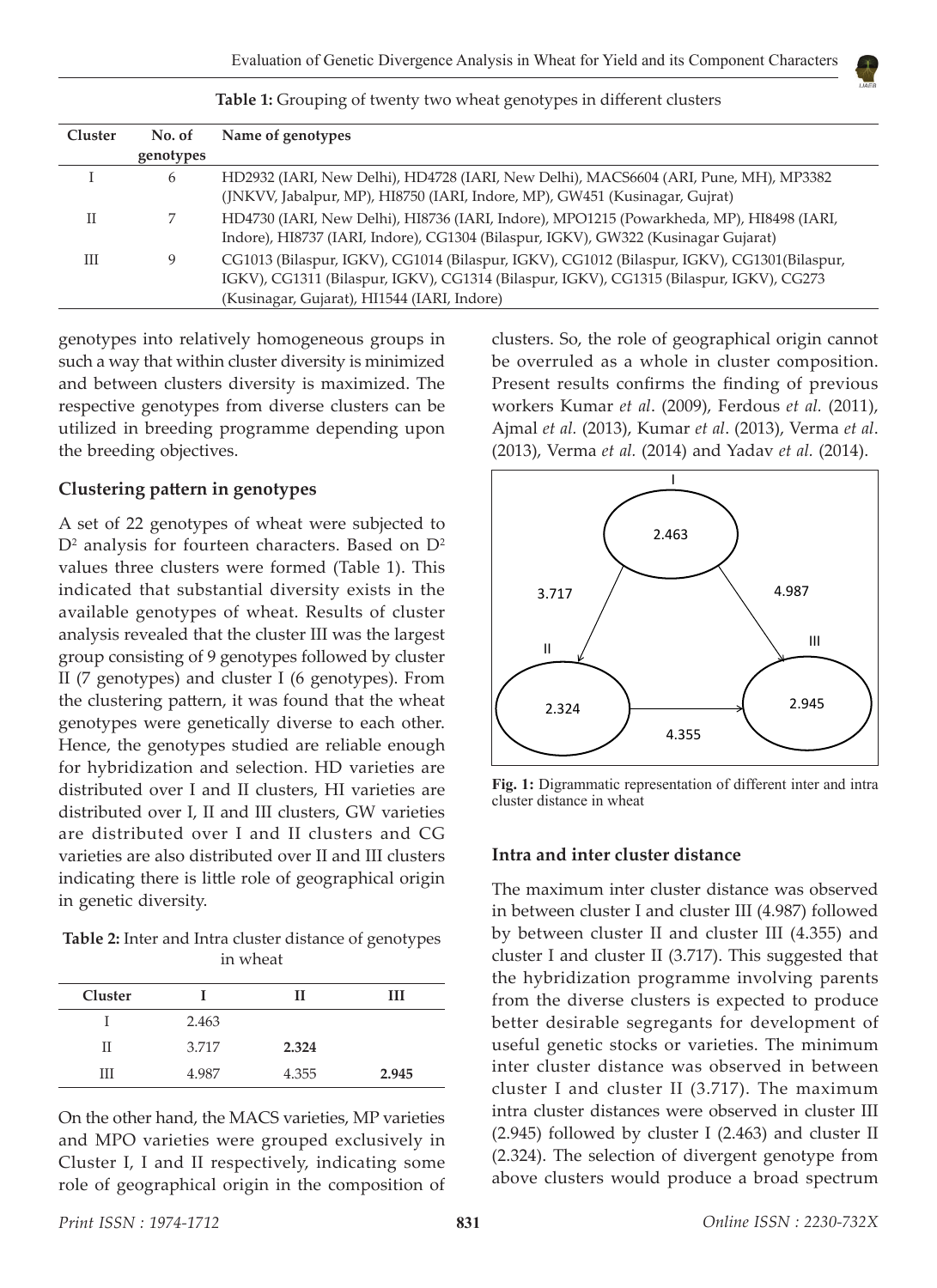

**Table 3:** Mean performance of genotypes in individual cluster for seed yield and its components in wheat

| <b>Characters</b> |         |                                       |                  |                                                                |                                                  |                  |                            |                                   |                                                 |                            |                               |                            |                    |                             |
|-------------------|---------|---------------------------------------|------------------|----------------------------------------------------------------|--------------------------------------------------|------------------|----------------------------|-----------------------------------|-------------------------------------------------|----------------------------|-------------------------------|----------------------------|--------------------|-----------------------------|
| Clusters          | Entries | 50%<br>flowering<br>S,<br><b>Pays</b> | maturity<br>Days | lant heigh<br>$\widehat{\text{cm}}$<br>$\overline{\mathbf{r}}$ | ä<br>ੜ<br>目<br>.<br>م<br>$\mathsf{\Sigma}^\circ$ | eth<br>٥<br>Spik | J<br>듮<br>⇁<br>$9^{\circ}$ | ᆷ<br>ه<br>ā<br>2°<br>$\mathbf{p}$ | eds<br>පි<br>eē<br>ه<br>pe)<br>υ<br>ż<br>ڣ<br>P | ම<br>eed<br>weight<br>1000 | ळ<br>ᇹ<br>ಸ<br>π<br>eed<br>ဖာ | īq<br>ᇰ<br>ä<br><u>nei</u> | per<br>ōÇ,<br>Seed | index<br>(%)<br>est<br>Harv |
|                   | 6       | 52.94                                 | 97.22            | 71.08                                                          | 4.07                                             | 8.31             | 15.50                      | 2.78                              | 44.61 215.33                                    | 43.05                      | 8.58                          | 7.78                       | 6180.56            | 43.11                       |
| Π                 | 7       | 60.00                                 | 99.38            | 70.19                                                          | 3.55                                             | 6.88             | 15.19                      | 2.53                              | 38.10 158.90                                    | 47.81                      | 7.62                          | 5.72                       | 5373.09            | 42.69                       |
| Ш                 | 9       | 59.96                                 | 103.67           | 89.61                                                          | 4.65                                             | 9.09             | 16.59                      | 2.61                              | 41.48<br>148.26                                 | 39.70                      | 7.20                          | 2.96                       | 3798.15            | 36.62                       |

**Table 4:** Desirable genotype based on cluster performance in wheat

| <b>Characters</b>             | I               | $_{\rm II}$    | III    |
|-------------------------------|-----------------|----------------|--------|
| Days to 50% flowering         | HD4728          | CG1304         | CG1301 |
| Days to maturity              | HD4728          | CG1304         | CG1301 |
| Plant height (cm)             | MACS6604        | GW322          | CG1012 |
| No. of tillers per plant      | GW451           | HI8736         | CG1311 |
| Spike length (cm)             | HD2932          | GW322          | CG1012 |
| No. of spikelets per spike    | MP3382          | HD4750         | CG1301 |
| No. of seeds per spikelet     | HI8750          | GW322          | CG1013 |
| No. of seeds per spike        | MACS6604        | HD4730         | GW273  |
| No. of seeds per plant        | GW451           | HI8737         | GW273  |
| $1000$ seed weight $(g)$      | HI8750          | HI8736         | CG1315 |
| Seed yield per plant (g)      | MACS6604        | HD4730         | GW273  |
| Biological yield per plot (g) | <b>MACS6604</b> | HI8750         | CG1311 |
| Seed yield per plot (g)       | MACS6604        | HD4730         | GW273  |
| Harvest index (%)             | MACS6604        | <b>MPO1215</b> | GW273  |

of variability for quantitative traits studied, which enable further for selection and improvement. The minimum intra cluster distance was observed in cluster II (2.324). Present results confirm the finding of previous worker Singh *et al.* (2014). Many researchers in different crops have also reported that selection of parents for hybridization should be done from two clusters having wider inter-cluster distance to get maximum variability in segregating generations. Heterosis is generally attributed to genetic divergence among the parental lines involved in the cross. Nevertheless, the genetic divergence for the maximum expression of the heterotic effects has a limit as suggested by Moll *et al*. (1965) and Arunachalam and Bandyopadhyay (1984).

#### **Components of cluster mean**

The comparison of cluster means revealed

considerable differences among the clusters of different quantitative characters (Table 3). The cluster I had the higest mean value for number of seeds per spikelets (2.78), number of seeds per spike (44.61), number of seeds per plant (215.33), seed yield per plant (8.58), biological yield per plot (7.78), seed yield per plot (6180.56) and harvest index (43.11) similarly, genotypes included in cluster II recorded the highest mean value for days to 50 % flowering (60.00) and 1000 seed weight (47.81) whereas, the cluster III exhibited highest mean value for days to maturity (103.67), plant height (89.61), number of tillers per plant (4.65), spike length (9.09) and number of spikelets per spike (16.59). Present results confirms the finding of previous workers Kumar *et al*. (2009), Kumar *et al*. (2013), Verma *et al*. (2013), Yadav *et al.* (2014) and Singh *et al.*(2014).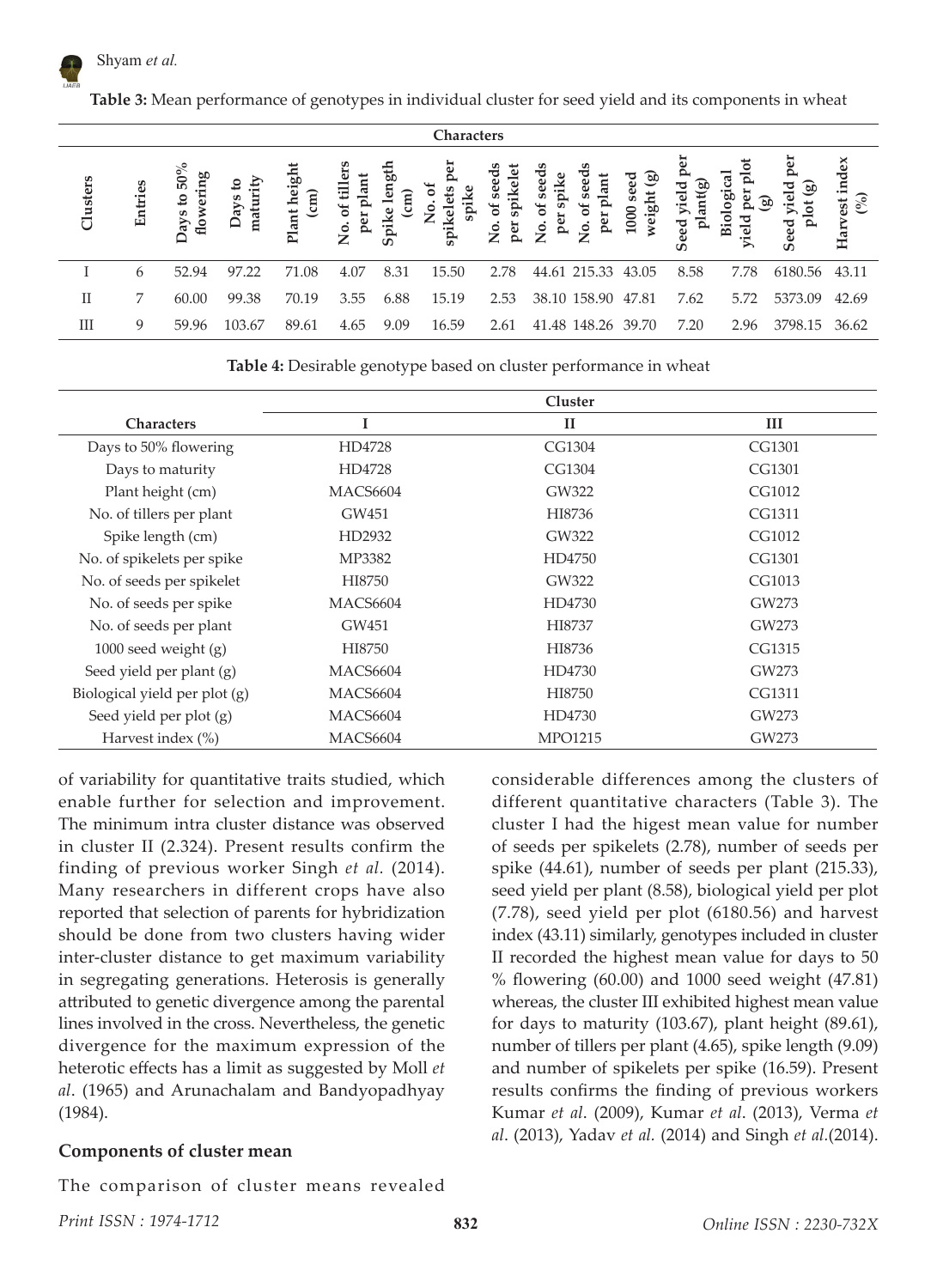## **Desirable genotypes based on cluster performance**

The better genotypes were identified in respect of most of the characters on the basis of mean performance in the cluster (Table 4). The result revealed that the genotype CG1301 of cluster III possessed the highest mean value for days to 50% flowering (70.00) and days to maturity (114.00). The genotype CG1012 (98.53 cm) of cluster III possessed the highest mean value for plant height. The genotype GW451 (5.60) of cluster I and CG1311 (5.60) of cluster III displayed highest mean value for number of tillers per plant. The genotype CG1012 (9.57 cm) of cluster III possessed the highest mean valuefor spike length. The genotype CG1301 (18.53) of cluster III was characterized by highest mean value for number of spikelets per spike. The genotype HI8750 (3.00) of cluster I possessed the highest mean value for number of seeds per spikelet. The genotype GW273 (208.00) of cluster III possessed the highest mean value for number of seeds per plant. HI8736 (52.11) of cluster II showed the highest mean value for 1000-seed weight. Genotype MACS6604 of cluster I showed the highest mean value for seed yield per plant (48.00), biological yield per plot (15000.00), seed yield per plot (6750.00), seeds per spike (48.00) and harvest index (48.00). The mean value of different characters of three clusters indicated the superior expression of some characters in different clusters.

Present results confirm the finding of previous workers like Verma *et al*. (2013) and Singh *et al.*  (2014). The importance of genetic diversity in wheat to recover transgressive segregants has also been emphasized by Jatasara and Paroda (1983) and Nimbalkar *et al.* (2002). According to Rahim *et al.* (2010) who demonstrated that the hybrids of genotypes with maximum distance resulted in high yield, the cross between these genotypes can be used in breeding programs to achieve maximum heterosis. Cluster I and III showed maximum inter cluster distance and crossing of genotypes from cluster I with genotypes from cluster III would like to produce desirable recombinants in segregating generations with improvement in traits to enhance the yield. Thus, it is evident from the present finding that substantial genetic divergence was envisaged in genetic stock of wheat. The varieties of same

geographical region clustered with the varieties of other geographical region due to selection pressure and genetic drift. This indicates that there is no parallelism between genetic diversity and geographical region except in some cases. Hybridization between the genotypes of different clusters can give high amount of hybrid vigour and good recombination.

# **CONCLUSION**

Maximum inter cluster distance was found between the genotypes of cluster I and III. So, if crossing is done between genotypes of cluster I with III. Then crosses between the genotypes of cluster I with III would like to exhibit high heterosis and produce recombination's with desired traits and also generate wide variability in genetic architecture.

#### **REFERENCES**

- Ajmal, S.U., Minhas, N.M., Hamdani, A., Shakir, A., Zubair, M. and Ahmad, Z. 2013. Multivariate analysis of genetic divergence in wheat (*Triticum aestivum* L.) germplasm. *Pak. J. Bot.,* **45**(5): 1643-1648.
- Anonymous, 2013. Department of Economics and Statistics, Govt. of India.
- Anonymous, 2014 a. FAO STAT and IGC Report, pp-1-3.
- Anonymous, 2014 b. Department of Economics and Statistics, Govt. of India.
- Arunachalam, V. and Bandyopadhyay, A. 1984. Limit to genetic divergence for occurrence of heterosis: Experimental evidence from crop plants. *Indian J. Genet.,*  **44**: 548-554.
- Ferdous, M., Nath, U.K. and Islam, A. 2011. Genetic divergence and genetic gain in bread wheat through selection practices. *J. Bangladesh Agril. Univ.,* **9**(1): 1-4.
- Gelalcha, S. and Hanchinal, R.R. 2013. Correlation and path analysis in yield and yield components in spring bread wheat (*Triticum aestivum* L.) genotypes under irrigated condition in Southern India. *Afri. J. Agril. Res.,* **8**(24): 3186-3192.
- Grafius, J.E. 1960. Does overdominance exist for yield in corn. *Agron. J.,* **52**: 361.
- Jatasara, D.S. and Paroda, R.S. 1983. Genetic divergence in wheat. *Indian J. Genet.,* **43**: 63-67.
- Kumar, B., Lal, G.M.R. and Upadhyay, A. 2009. Genetic variability, diversity and association of quantitative traits with grain yield in bread wheat (*Triticum aestivum* L.). *Asia. J. Ag. Sci.,* 1(1): 4-6.
- Kumar, B., Singh, C.M. and Jaiswal, K.K. 2013 a. Genetic variability association and diversity studies in bread wheat (*Triticum aestivum* L.). *An Inter. J. of Life Sci.,* **1**: 143-147.